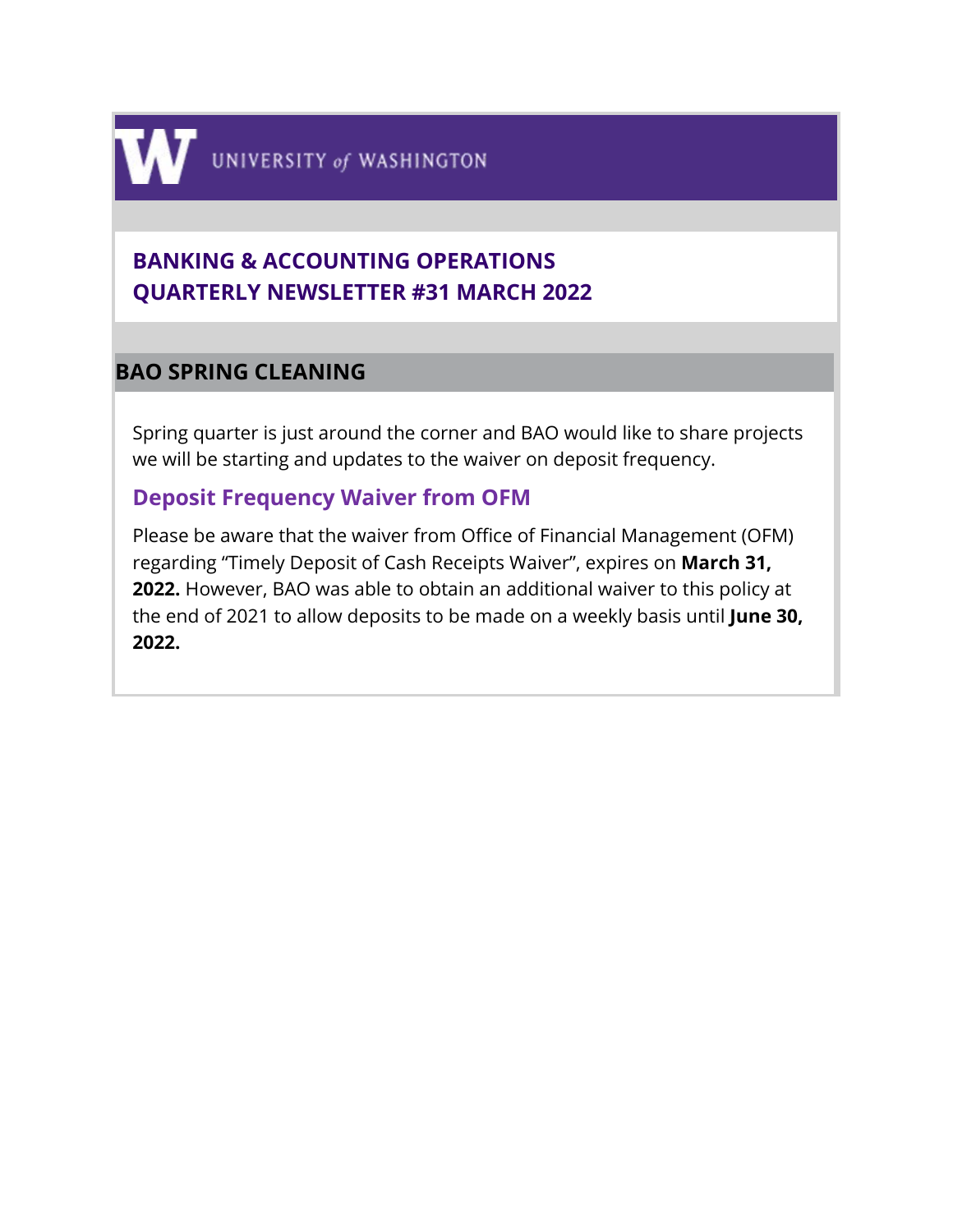

#### **STATE OF WASHINGTON** OFFICE OF FINANCIAL MANAGEMENT

Insurance Building, PO Box 43113 . Olympia, Washington 98504-3113 . (360) 902-0555

December 20, 2021

| TO: | Dan Schaaf, Controller   |
|-----|--------------------------|
|     | University of Washington |

**FROM:** /s/ Brian Tinney, Assistant Director **Accounting Division** 

#### SUBJECT: TIMELY DEPOSIT OF CASH RECIEPTS WAIVER

In response to your letter dated December 16, 2021, the Office of Financial Management approves your request for a waiver for depositing cash receipts as required in Subsection 85.50.20.a of the State Administrative and Accounting Manual (SAAM).

As noted in your request, the University of Washington continues to operate on a limited service and remote operations basis, and therefore is unable to meet the requirements of this SAAM subsection. Your plan is to ensure deposits are held in a secured, locked location until transmitted for deposit.

For these reasons, your request is approved as long as adherence to strong internal control activities such as the following occur:

1. Restrictively endorsing all checks upon receipt. 2. Deposit at least weekly during this time.

This waiver will expire at midnight on June 30, 2022. If the university determines an extension is needed, a new request will need to be submitted for approval.

If an extension is granted, BAO will be communicating through the mailman list FA\_BAO. Instructions for staff to subscribe to this mailman list can be found at the bottom of the newsletter.

As a reminder, deposits can be made through the following options:

# **CHECKS ONLY (NO CASH/COINS)**

- Schmitz Hall Room 129 (M-F 12PM to 4PM)
- UW Medical Center Cashier's Office EE306 (M-F, 8AM to 4PM)
- Roosevelt Commons West 3rd Floor (M-F, 8AM to 2PM)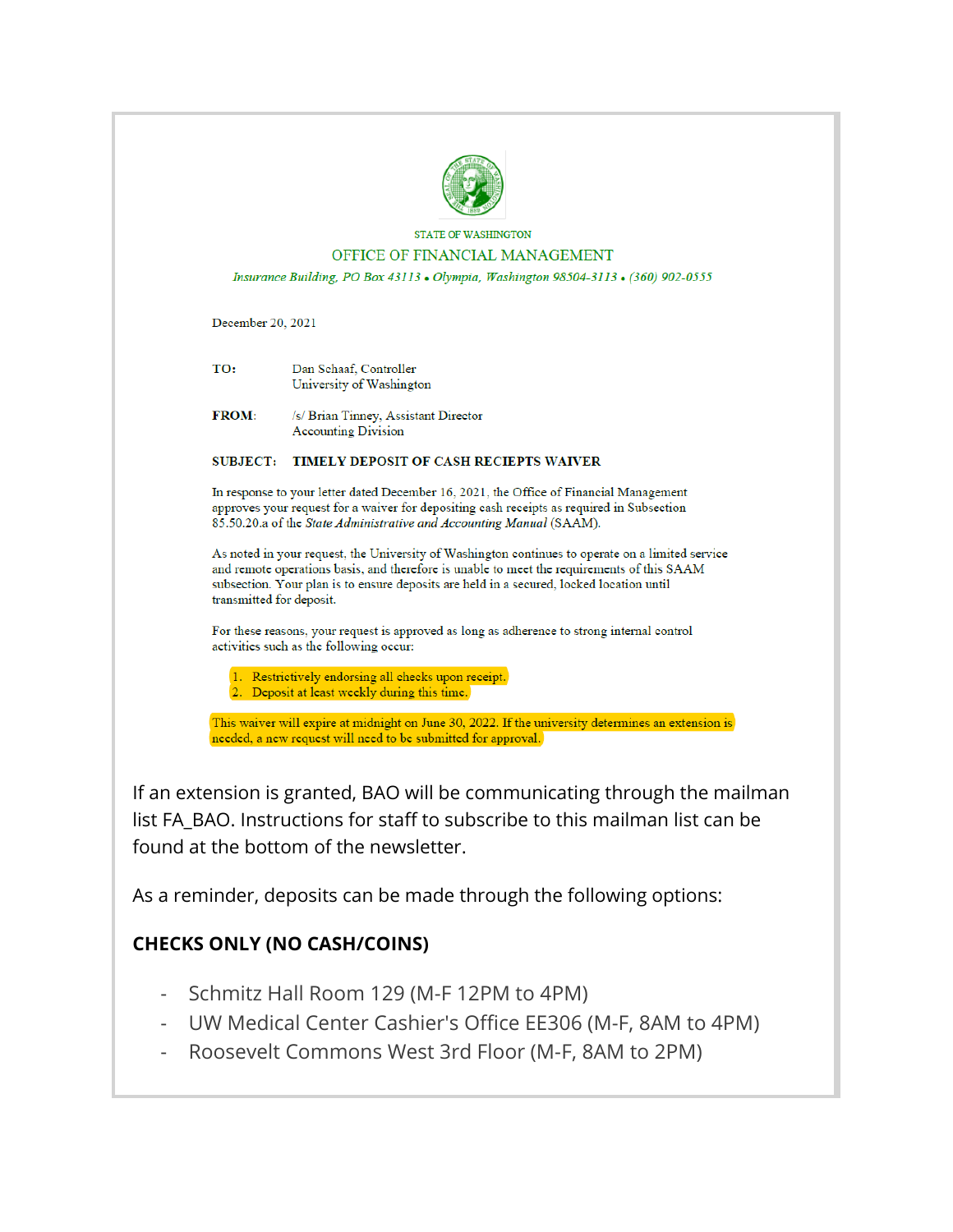## **CASH/COIN DEPOSITS**

- Directly at Bank of America
- Through armored courier service

## **REMOTE DEPOSIT OPTIONS**

- Mobile Deposit is available for deposit that contain **CHECKS ONLY**
- ATM Deposit is available deposits that contain **CHECKS & CASH ONLY (NO COINS)**

Additional information on the options listed above can be found on our website below:

# **[Cash/Check Deposits at UW](https://finance.uw.edu/bao/cash-receivables/checkcash-deposits)**

# **BAO Consolidation Project**

As mentioned in the previous newsletter, BAO will be working to consolidate assigned deposit ID/slips and change funds. The consolidation effort correlates to the UWFT MCFA Transformation Goals and also helps BAO to be organized and prepare for Workday Finance.

Starting in April, each department assigned with a deposit ID/slip and/or change fund will be receiving an email from BAO to complete the survey. Completion of the survey will be **REQUIRED**.

Your participation on this survey is very important to our efforts and BAO would like to thank you in advance for your participation.

# **UW Deposit FAQs**

## **Where is my ACH/WIRE Payment?**

BAO has updated the ACH/WIRE section to offer three methods to research ACH/WIRE payments received at UW. To review the updates, please [click here](https://finance.uw.edu/bao/wires)

## **Can I receive payments by Venmo or Zelle?**